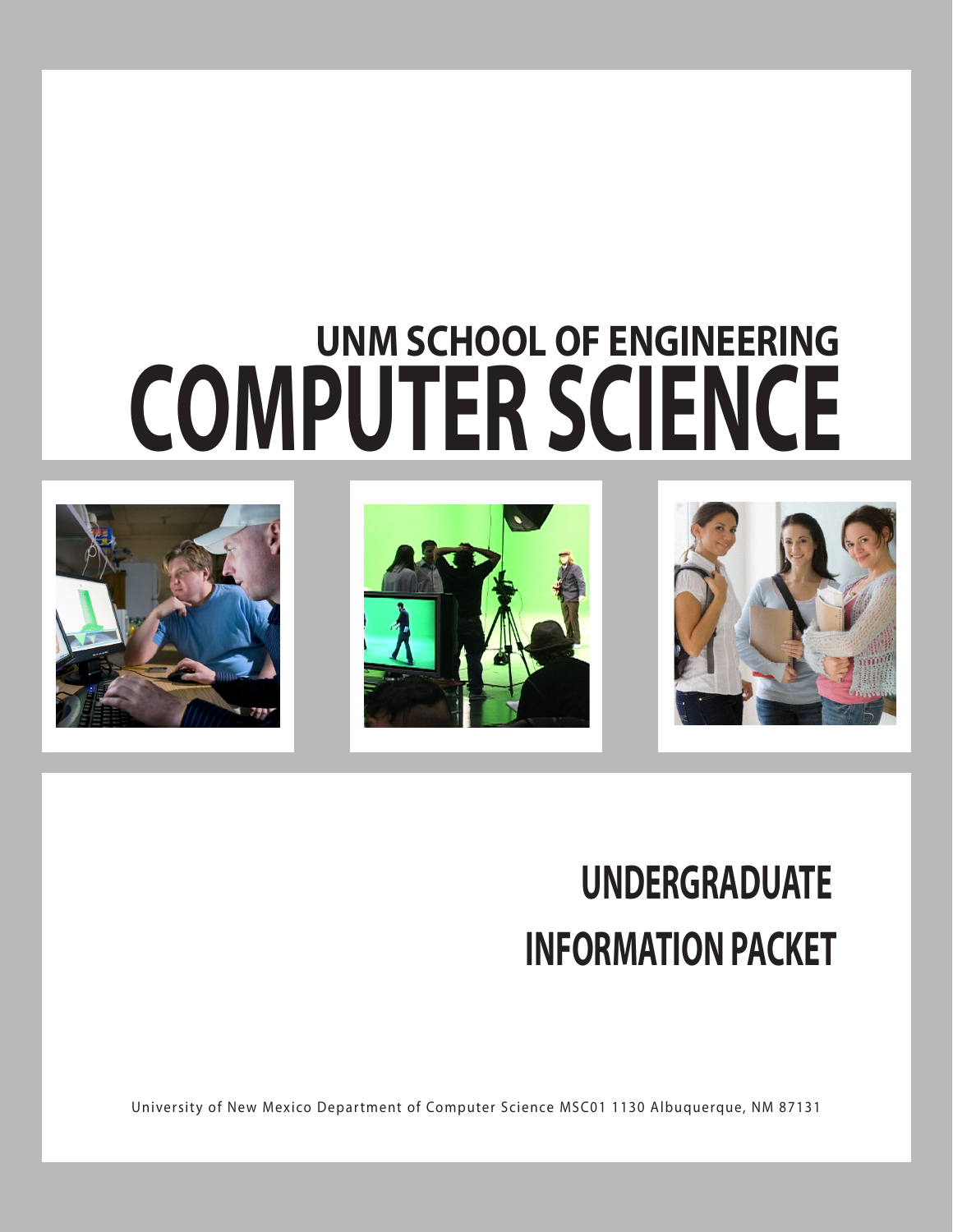

## **TABLE OF CONTENTS**

| Program Objectives for the Computer Science Degree3 |
|-----------------------------------------------------|
|                                                     |
|                                                     |
|                                                     |
|                                                     |
|                                                     |
|                                                     |
|                                                     |
|                                                     |
|                                                     |
|                                                     |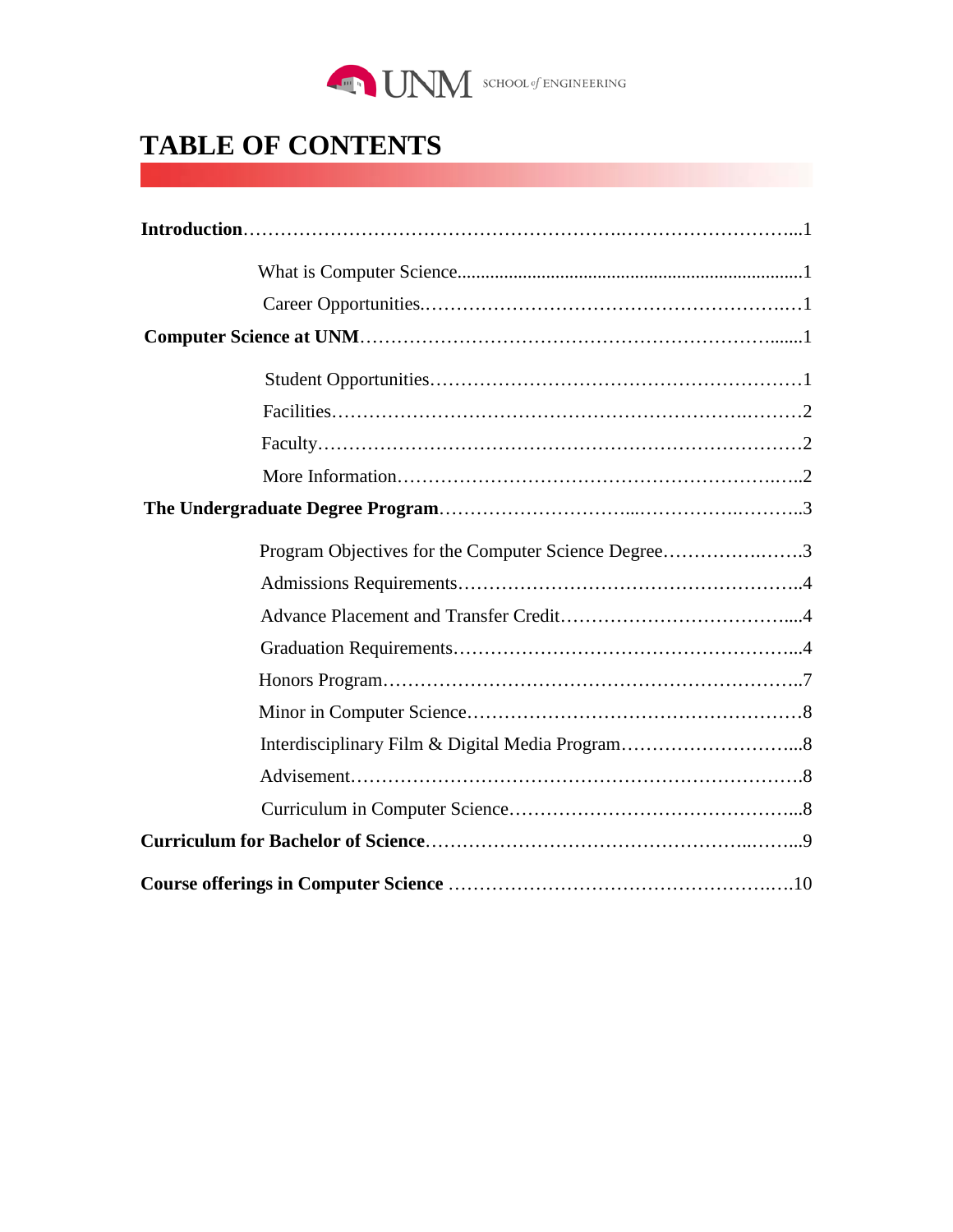

## INTRODUCTION

## **What is Computer Science?**

Computer Science (CS) is the body of knowledge centered on the concepts of computation, information, and communication. This includes theories for understanding computing systems and methods. Computation occurs everywhere: your iPod, your car, your immune system, your brain, financial markets, ant colonies, chemical systems, DNA, quantum systems. Computer science is concerned with



everything about programs; how to solve problems with them, how to build them, how to classify and analyze them and prove they are correct, how to draw pictures with them, how to get them to learn and much, much more. CS studies these systems and others using three methodologies: engineering (high performance computing, game building), scientific (artificial intelligence, machine learning) and mathematical (cryptography, complexity theory).

## **Career Opportunities**

Computer science is an exciting and rapidly growing field. Graduates with a Bachelor of Science degree in computer science can expect an entry-level annual salary of \$54,000, and starting salaries for M.S. and Ph.D. graduates can go up to \$100,000. Computer science will only expand as technology advances, and many wonderful opportunities exist for computer scientists, both during school and after graduation. Graduates might work within the computer industry as systems or application programmer, a systems analyst or designer, or in research. Outside the computer industry, opportunities exist in just about any job or field requiring an expert knowledge of computers and systems of hardware and software.

## **COMPUTER SCIENCE AT UNM**

The CS undergraduate program at UNM is the only Computer Science program in the state accredited by the ABET Computing Sciences Accreditation Board. The Department prides itself on the diversity of its students and faculty, as well as its facilities and opportunities for students at all levels.

## **Student Opportunities**

The Computer Science program at UNM has many opportunities for students to take advantage of. Some students pursue theoretical questions in great depth; others concentrate on diverse practical applications. Over the past several years, the UNM Computer Science Department has expanded opportunities for students, including a peertutoring program, aggressive nomination of students for awards and fellowships, and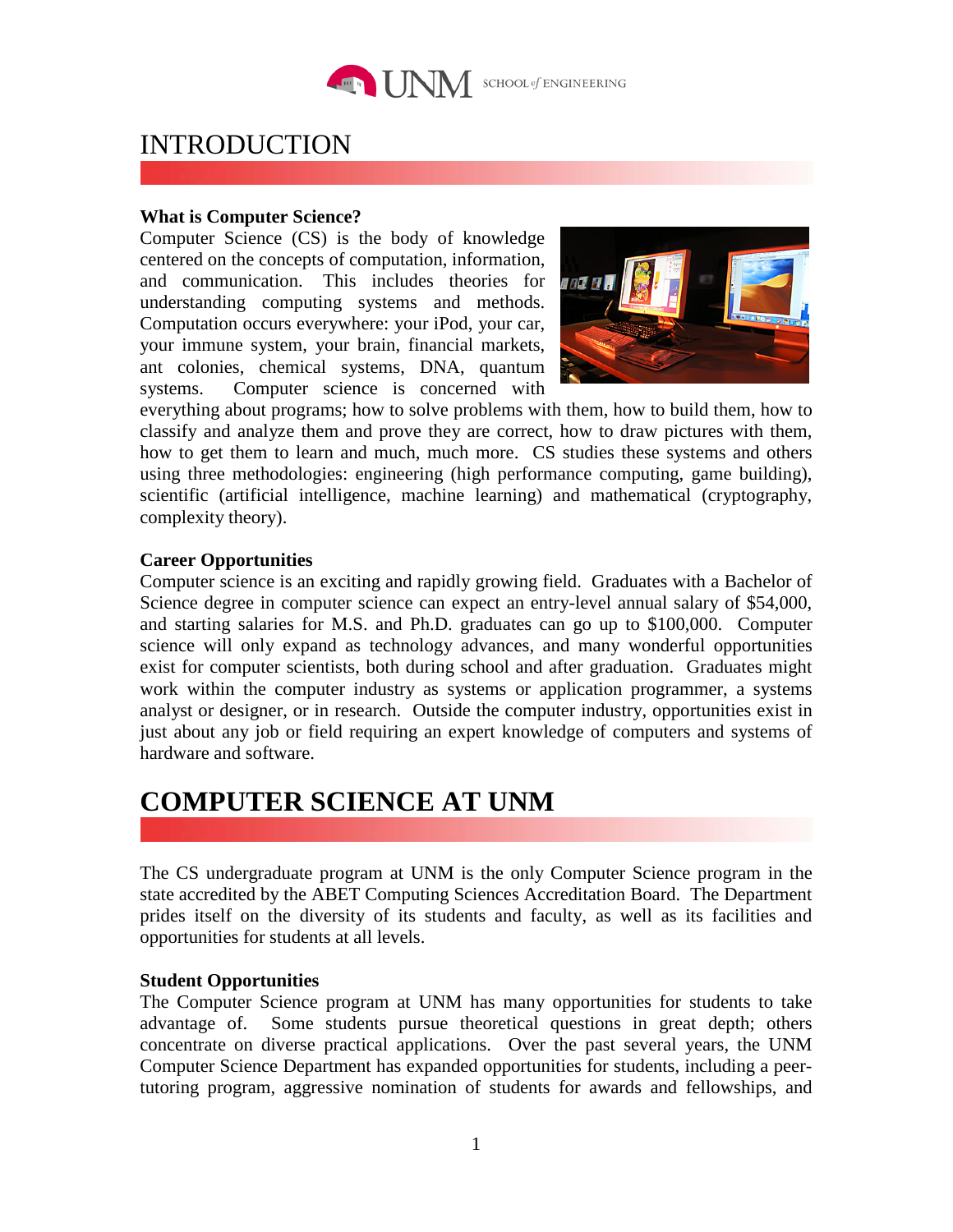

departmental scholarships. Through funding from various sources, there are many scholarships available specifically for CS degree candidates, as well as opportunities to connect with research laboratories that open many doors for future careers. Students completing the program have successfully established their own businesses and research groups. The School of Engineering also offers scholarships, and many others are available through the UNM scholarship office. UNM also provides several special programs such as tutoring and counseling, as well as financial assistance for women and minority groups that traditionally have been poorly represented in engineering fields.

## **Facilities**



The UNM Computer Science Department has over 200 general-purpose workstations, running Linux, Windows, and Mac OS X. The department network infrastructure consists of a switched 1GB backbone, which links the campus network and supports the principal departmental servers. There is a departmental lab available to students, with 20 workstations, primarily Linux, as well as several labs dedicated to specific research projects. Computer

science students also have access to the Arts, Research, Technology and Science Lab (ARTS Lab), an interdisciplinary center for developing creative relationships between. The Computer Science Department also maintains a wireless network in the Farris Engineering Center for faculty and students. There are two full-time staff and four parttime students providing systems support.

## **Faculty**

In the UNM Computer Science Department, the faculty are committed to working with and assisting students in order to produce graduates who can be effective on the job. Research interests among the faculty include many cutting-edge topics, such as the modeling of avian influenza, computer security, artificial intelligence, high performance computing and arts and technology. In addition, the solid foundation in theory provided in the department ensures both long-term professional competence and the basis for graduate study. Members of the faculty are awarded grants from NSF, DARPA, SFI, DOE and other industry partners, and they work closely with the Santa Fe Institute, Los Alamos National Laboratory and Sandia National Laboratories in order to connect students to opportunities with New Mexico's world-class research.

## **More Information**

For more information about UNM Computer Science programs, please contact the Department of Computer Science, MSC01 1130, 1 University of New Mexico, Albuquerque, NM 87131-0001, Tel.  $(505)$  277-3112, or send an email to  $csinfo@cs.$ unm.edu. You may also visit our website at [www.cs.unm.edu.](http://www.cs.unm.edu/) For general information about the University of New Mexico, such as admission



requirements, application procedures and funding opportunities, please visit the Admissions and Recruitment Services website at [http://admissions.unm.edu/.](http://admissions.unm.edu/)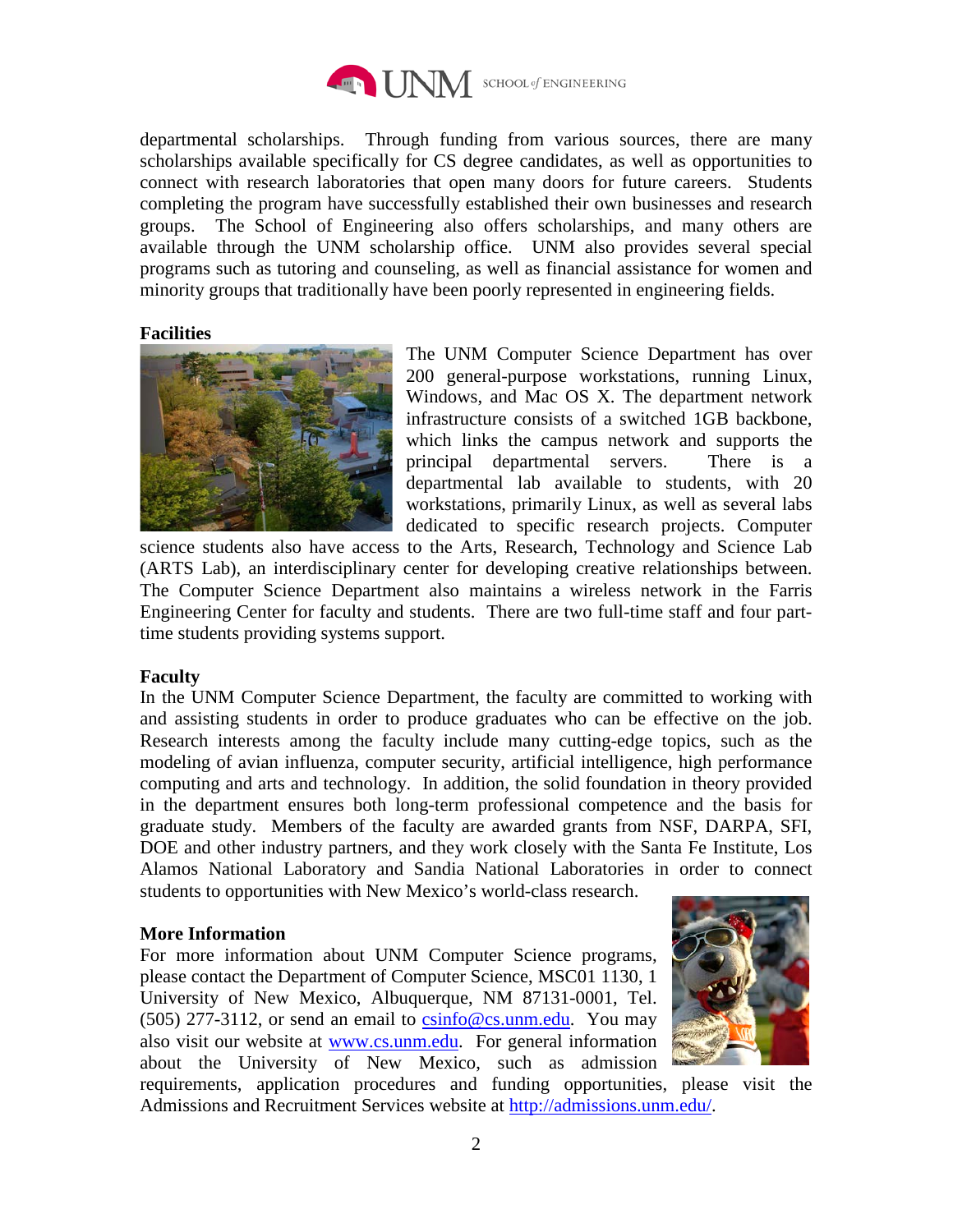

## THE UNDERGRADUATE DEGREE PROGRAM

## **Program Objectives for the Computer Science Degree**

The primary goal of the degree program in Computer Science is to provide students the foundations for future work and careers in computation-based problem solving. These foundations support both a successful career path in computing as well as provide appropriate qualifications for further degree work in computation related disciplines. Our degree emphasizes development of analytical skills, acquisition of knowledge and



understanding of systems, languages and tools required for effective computation-based problem solving. Our core courses offer a broad base so that students who end their studies with the Bachelor of Science degree can continue to acquire new skills and advance in an always-evolving professional workplace. Our core courses also strive to cultivate the sophistication and insights needed for further study at the graduate level.

The following objectives are to be met by students obtaining a degree in Computer Science. Upon graduation, students will:

- 1. Have sufficient analytical skills and knowledge to make appropriate system and language choices for computer based problem solving.
- 2. Possess algorithm development skills for effective problem solving and programming.
- 3. Understand the software development process.
- 4. Besides the core computing skills, have significant background in application areas such as databases, graphics and artificial intelligence.
- 5. Communicate effectively in both oral and written modes.
- 6. Understand and respect the professional standards of ethics expected of a computer scientist as well as appreciate the social impact of computing.
- 7. Appreciate the intellectual environment offered by the University of New Mexico and adopt the goal of life-long learning in an ever-evolving world.

Analytical skills are at the heart of becoming an effective computer scientist. These skills are stressed even from the beginning courses in programming and discrete mathematics. The ability to develop a computational solution for a problem coming from a complex world of goals and processes also requires understanding of and experience with algorithm design, a wide variety of architecture and network designs and a select number of current computing languages. These analytic, design and programming skills are tested in senior-level applications courses, including work in databases, complex systems, computer vision and artificial intelligence. Supporting all of our education in computing is a philosophy that stresses analysis, communication, ethics and social responsibility.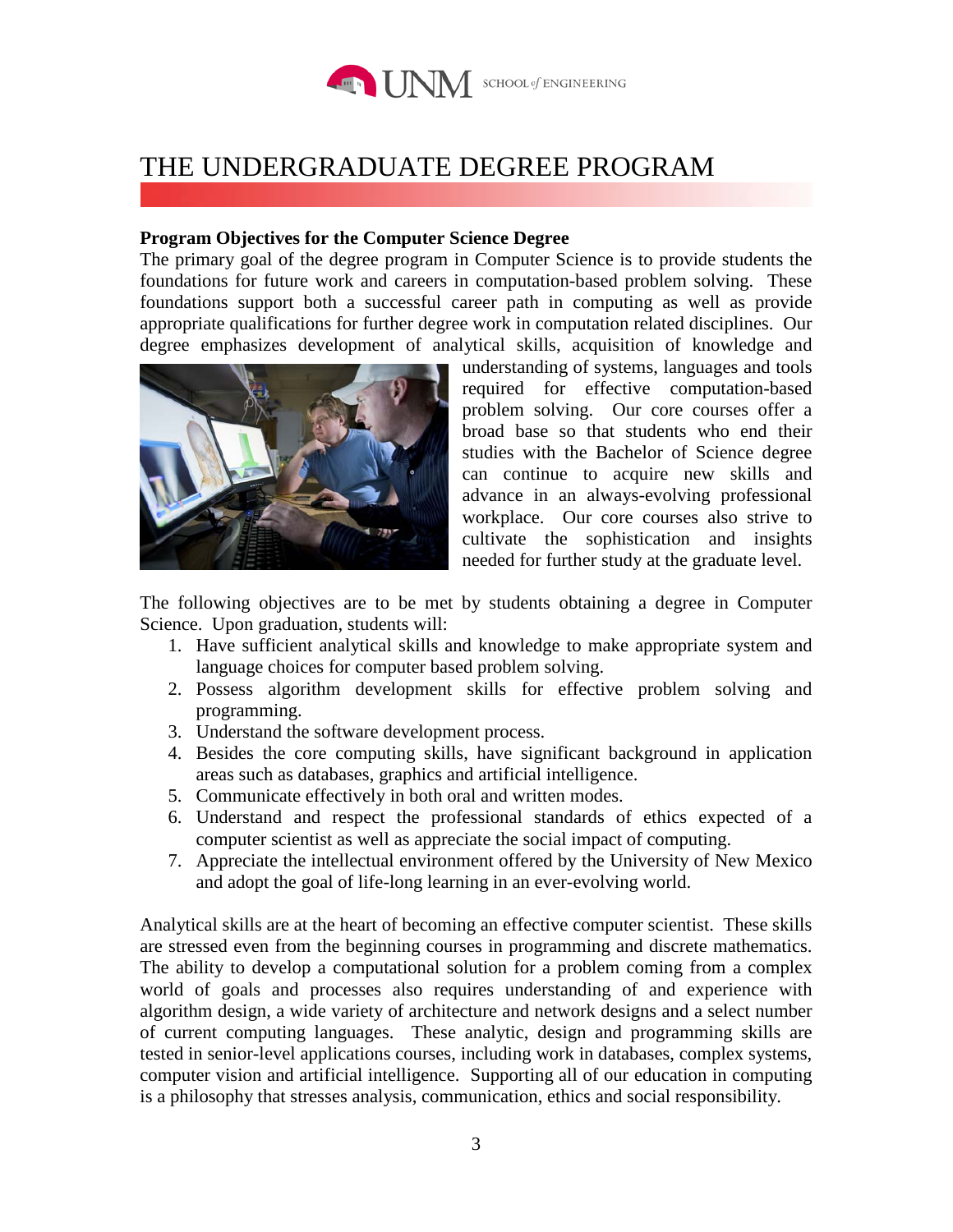

## **Admission Requirements**

Students wishing to enroll in the bachelor's program in computer science must apply for admission or transfer to the Computer Science Department, School of Engineering. The admission process is initiated through the Office of Admissions for students wishing to transfer to the University of New Mexico from other institutions. Grades earned in equivalent courses at other institutions will be used in determining eligibility for admission to the department. Students transferring to the Computer Science program from another college at the University of New Mexico should initiate the paperwork at the office of the Computer Science Department. Students transferring to the Computer Science program from another department within the School of Engineering should initiate their paperwork in their present department office. Students denied entrance to the department due to lack of sufficient credits or specific courses may enroll in computer science classes and reapply at a later time when they meet the entrance requirements.

The criteria for admission are:

- 1. Completion of the following courses with a grade of B- or better: Math 162, and one of CS 151L or CS 152.
- 2. Fulfillment of requirements for admission to the School of Engineering (see the UNM Catalog for more information).



## **Advanced Placement and Transfer Credit**

The department subscribes to the general policy of the School of Engineering with regard to advanced placement credit earned by examination.

Students with university level course work from other institutions will have their academic records evaluated by an undergraduate advisor from the department on an individual basis. The student should be aware that the department has the final say about which transfer credits can be applied toward the graduation requirements listed below. Because computer science programs vary greatly, students transferring from other institutions should not assume that computer science courses they have taken elsewhere can be applied toward the 51 hour computer science course work graduation requirement. Courses not accepted toward the 51 hours may be applied toward the 130 semester hour graduation requirement as general electives at the discretion of an undergraduate advisor.

## **Graduation Requirements**

To receive the degree of Bachelor of Science in Computer Science, a student must satisfy all general University of New Mexico regulations concerning baccalaureate programs and the student must complete all work defined by the following groups. Only courses with a grade of C- or better may be used to satisfy any of the requirements defined herein. The following courses cannot be used to satisfy any of the requirements listed below: Reserve Officers Training Corp (ROTC), recreational physical education (PE-NP), Introductory Studies courses (e.g., IS-E 100) and mathematical courses prior to calculus.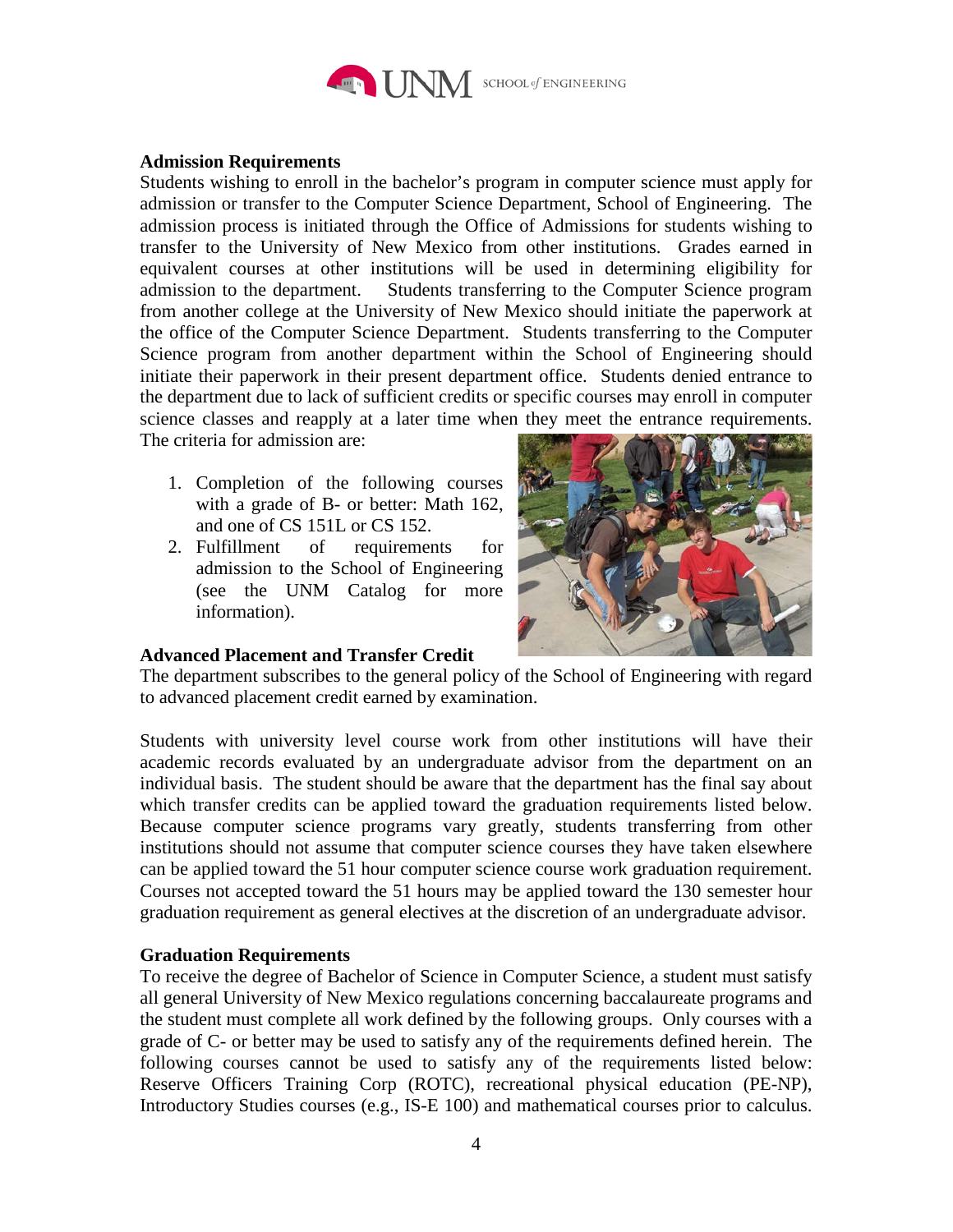

If in doubt about the applicability of a course, contact the undergraduate advisor in the Computer Science Department.

- 1. Completion of 120 semester hours.
- 2. Completion of at least 42 hours in courses numbered 300 or above.
- 3. Completion of 51 hours in Computer Science with a grade of C or better. The 51 hours must consist of one of CS 151L or CS 152L completed with a B- or better and the following courses:

| ECE 238L | Computer Logic Design                               |
|----------|-----------------------------------------------------|
| CS 241L  | Data Organization                                   |
| CS 251L  | Intermediate Programming                            |
| CS 261   | <b>Mathematical Foundations of Computer Science</b> |
| CS 293   | Social and Ethical Issues in Computing              |
| CS 341L  | Introduction to Computing Systems                   |
| CS 351L  | Design of Large Programs                            |
| CS 357   | Declarative Programming                             |
| CS 361L  | Data Structures and Algorithms I                    |
| CS 362   | Data Structures and Algorithms II                   |
| CS 375   | Introduction to Numerical Programming               |
| CS 460   | Software Engineering                                |
| CS 481   | <b>Operating Systems Principles</b>                 |

The remaining 9 hours are technical electives of the student's choosing to be taken from among the Computer Science Department offerings. Certain courses in the Department of Electrical and Computer Engineering are also acceptable as technical electives. All courses used as technical electives are subject to the approval of the undergraduate advisor and must be completed with a grade of B or better.

CS 259L may be substituted for CS 152L and CS 251L but only 5 hours of credit are awarded. The computer science hour requirement is reduced to 50, but the overall graduation requirement remains at 130. The following rules apply to completion of CS courses:

- a. Department offerings below the 300-level cannot be used as technical electives. The following courses also cannot be used as technical electives: CS 394 and 494.
- b. At most, 3 hours of CS 499 may be used toward satisfaction of this requirement.
- c. At least 15 credits at or above the 300-level used to satisfy requirement must be taken from full-time University of New Mexico faculty.
- d. At least 18 credits must be taken in the Computer Science Department at the University of New Mexico.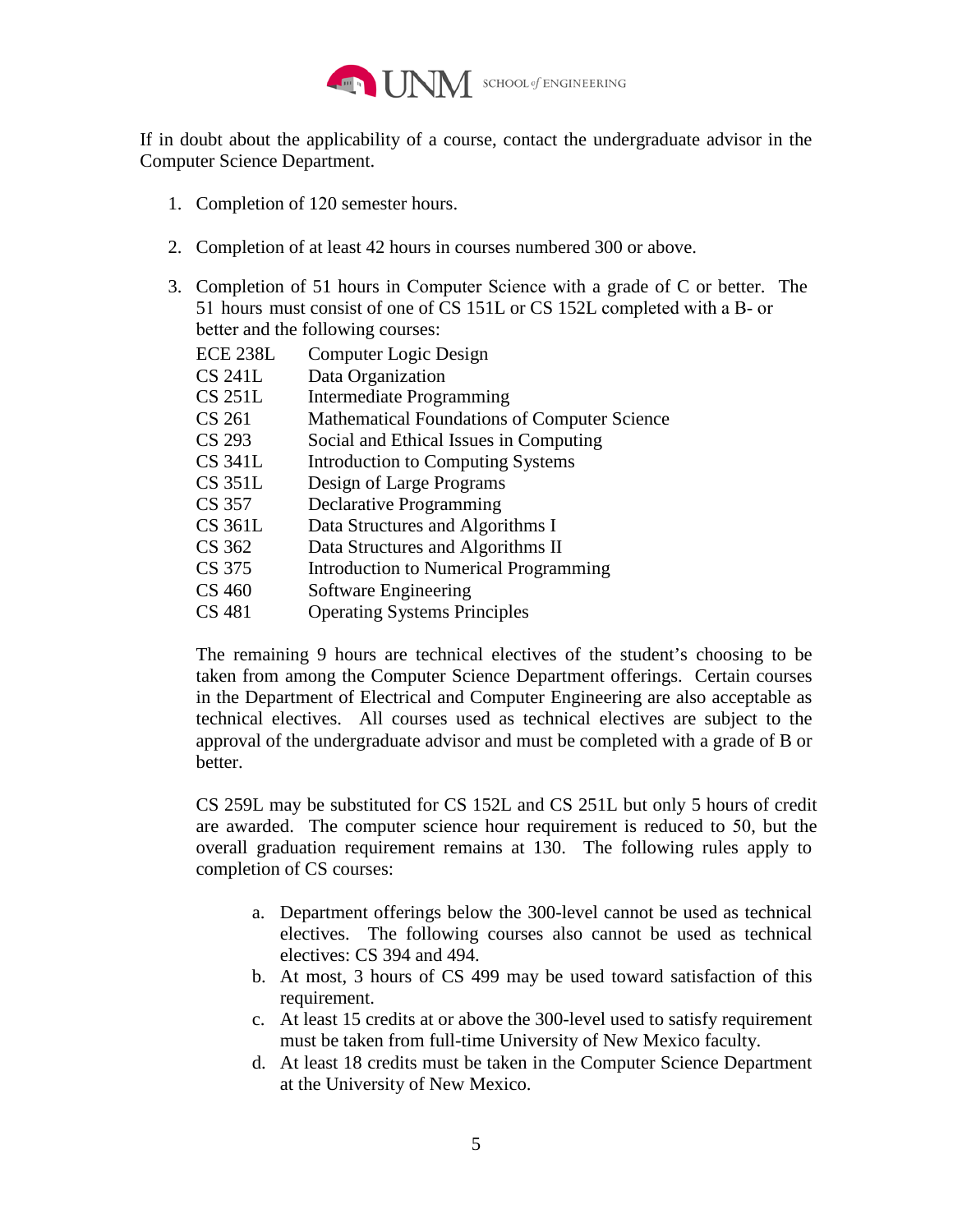

4. Completion of the mathematics sequence:

MATH 162 and 163 (Calculus I and II), Calc I completed B- or better MATH 314 or 321 (Linear Algebra) STAT 345 (Elements of Mathematical Statistics and Probability Theory)

5. 9 credit hours of communications skills: ENGL 110 (or ENGL 112; or ENGL 113), ENGL 120 and one of ENGL 219 (Technical and Professional Writing), ENGL 220 (Expository Writing) or CJ 130 (Public Speaking).



Part of this requirement may be satisfied by passing an authorized proficiency examination. ENGL 110 and 120 are waived if the student obtains:

- an ACT score of 25 or higher (prior to October 1989)
- an ACT score of 29 or higher (after October 1989)
- an SAT score of 580 or higher (prior to April 1995) or
- an SAT score of 650 or higher (after April 1995)

When a student is exempted from ENGL 110 and 120, the student's total credit requirement is still the minimum required by the University for a bachelor's degree. Students may have to take additional credit hours to meet that minimum.

- 6. Satisfaction of University Core Curriculum requirements in humanities, social sciences, fine arts and second language plus additional non-technical courses to total a minimum of 30 credit hours. A description of the University Core Curriculum can be found in the UNM Catalog.
- 7. Four science courses (of 3 or more credit hours) taken by science and engineering majors, two of which must come from one of the following sequences, including the laboratories. The remaining hours can be more advanced courses in the discipline chosen for the sequence or they can be additional introductory laboratory science hours. Physics is recommended for students in the School of Engineering.

Astronomy 270 – 270L, 271 – 271L Biology 201, 202, 203L, 204L Chemistry 121L – 122L Earth and Planetary Sciences 101 – 105L and 201L **or** Env Sc 101 – 102L and Earth and Planetary Sciences 201L Physics 160, 160L – 161, 161L

8. Course work sufficient to satisfy requirements of a minor. Minors approved by the College of Arts and Sciences are generally acceptable for Computer Science majors. The *University of New Mexico Catalog* should be consulted for the requirements for completing a minor in various fields of study. An interdisciplinary minor of not less than 24 hours can be developed to suit the goals of individual students; the Undergraduate Curriculum Committee of the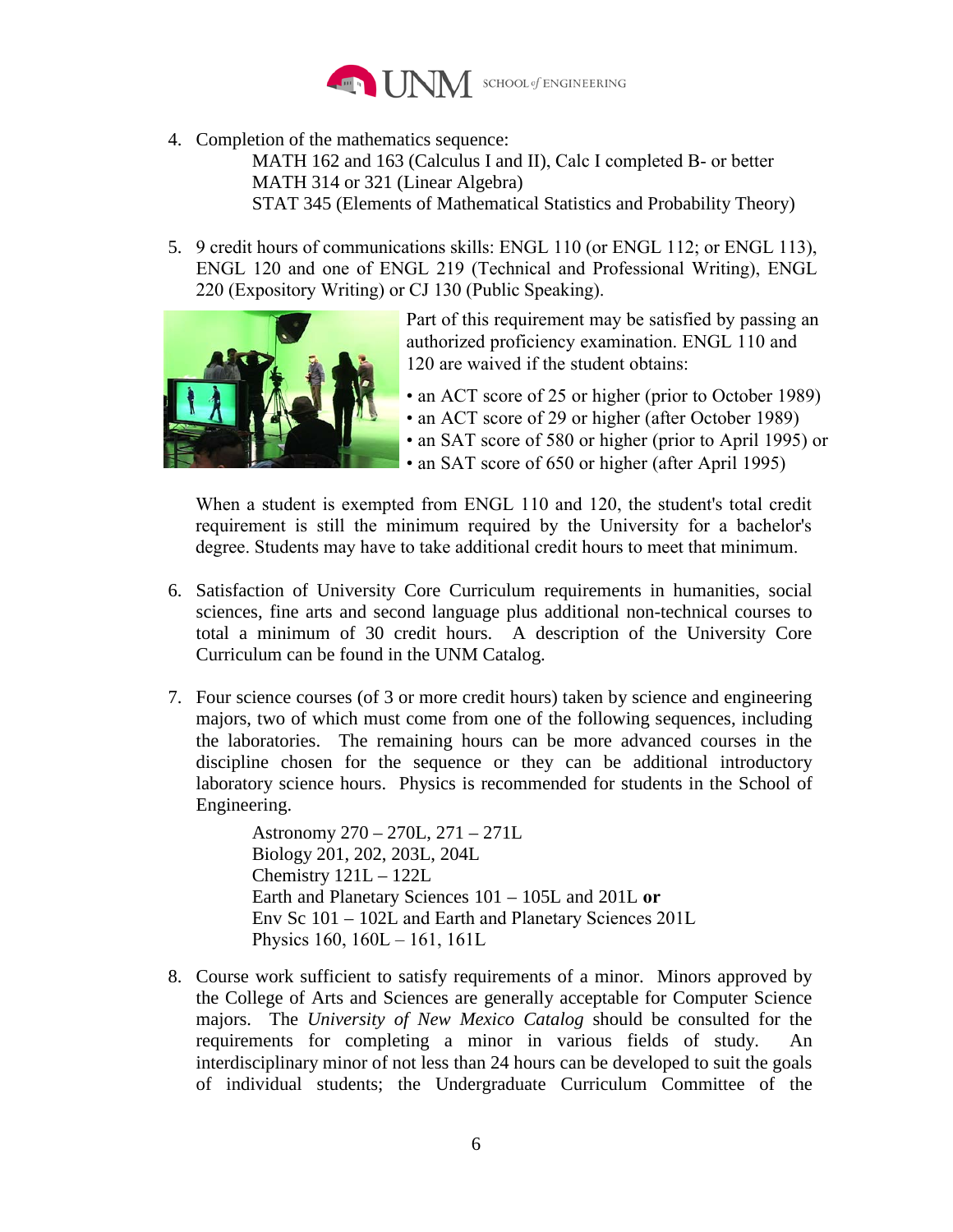

department must approve such a minor. The following courses taken from the Department of Electrical and Computer Engineering satisfy the requirement:

Minor in Computer Engineering: ECE 203L, ECE 206L, ECE 213, ECE 321, ECE 322, ECE 338 and ECE 438.

Minor in Electrical Engineering: ECE 203L, ECE 206L, ECE 213, ECE 314, ECE 321 and two of ECE 322, ECE 340, ECE 360, ECE 371, or ECE 445.

Mathematics minors may not use Department of Mathematics courses for Teachers and Education Students in constructing the minor. MATH 317 and MATH 327 cannot be used in constructing the minor.

Statistics minors must substitute 3 hours of advanced statistics for STAT 145 (not accepted by the department).

Students minoring in business cannot minor in Management Information Systems (MIS). In particular, the following courses cannot be used in constructing a minor: MGMT 290 (STAT 245), 301, 329, 331, 336, 337, and 371, 459, 460, 461, or any course related to CS or computer applications.

Courses taken to satisfy the requirements for a minor may also be used to satisfy the requirements of categories 1, 2, 5, 6 and 7.

*All courses taken to satisfy the graduation requirements are subject to final approval by an undergraduate advisor.* Courses taken for Credit/No Credit (CR/NC) may only be used to satisfy graduation requirement #1 (completion of 130 semester hours). At most, 24 semester hours taken for CR/NC may be applied towards the baccalaureate degree.

*No one course may be used to satisfy more than one requirement of categories 3, 4 and 8.* Due to the cross listing of various courses within the University and the different requirements for the minor from department to department, this has a number of implications. For example, mathematics minors cannot count the required sequence in mathematics toward the minor in mathematics, and computer engineering minors cannot use ECE 438 as a technical elective in fulfilling requirement 3.

## **Honors Program**

Eligible undergraduates in the Computer Science Department are urged to enroll in the Honors Program. Students may graduate with University honors, Departmental Honors or both. Information is available from departmental advisors and the University Honors Center.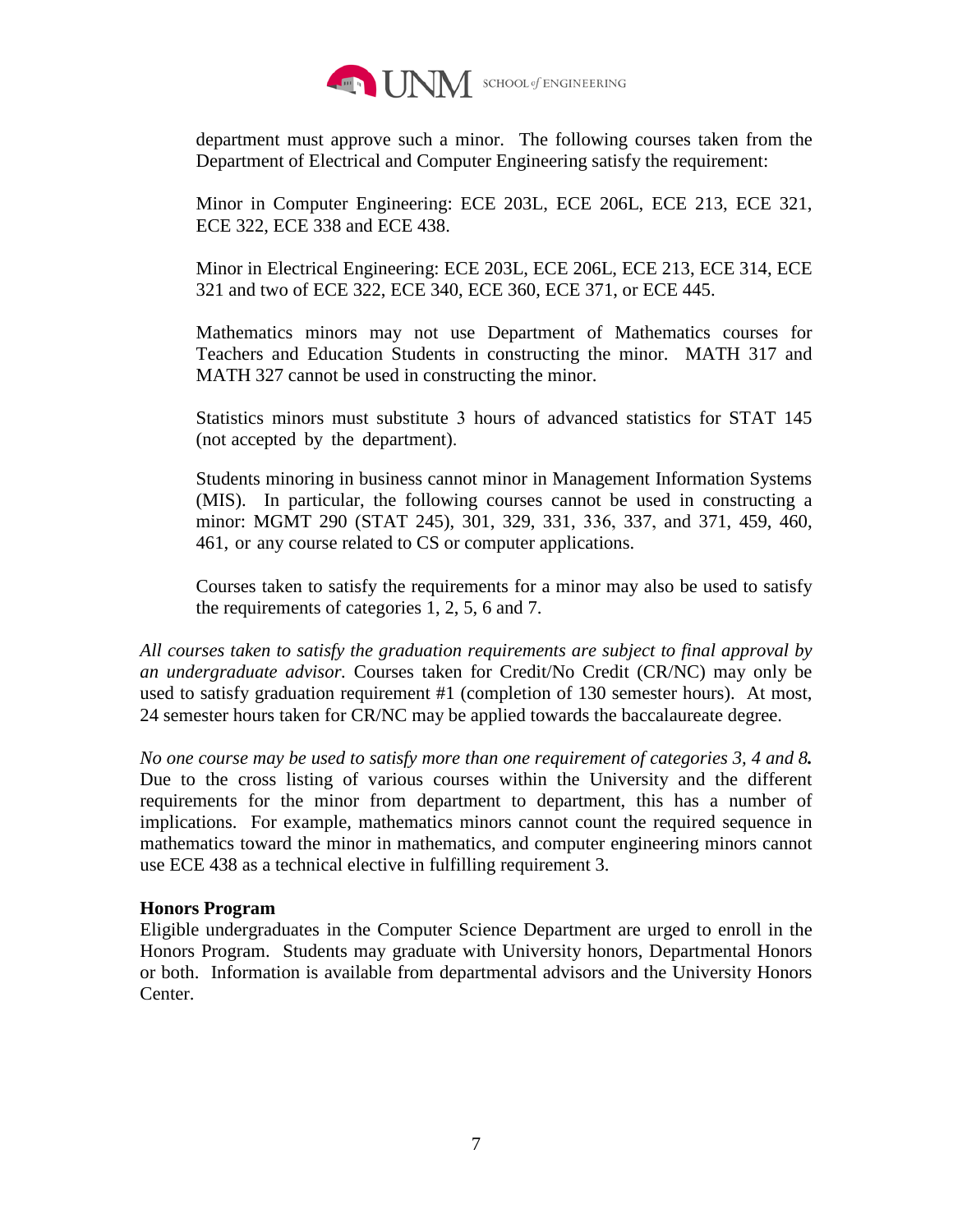

## **Minor in Computer Science**

A minor in computer science is available for students in other departments. The requirements for a minor are completion of 15 credit hours of CS coursework those required for a computer science major. A minimum of 6 hours of these 15 credit hours must be at the 300 level or above. A grade of C or better is required for all CS course work counted toward the minor.

## **Interdisciplinary Film and Digital Media Program**

The Interdisciplinary Film and Digital Media Program at the University of New Mexico is a model of interdisciplinary education for the twenty-first century that will give our students necessary critical, creative, and technical skills to apply digital technologies in innovative and productive ways. Students interested in how computer science applies to film and digital media may choose to pursue this program through the Department of Computer Science.

## **Advisement**

Students are required to see an undergraduate advisor within the department each semester prior to registering for classes. The advisor will inform the student about the admissibility of classes used to satisfy graduation requirement 6 (18 hours in humanities, social and behavioral sciences, fine arts, and a second language), as some courses do not meet this requirement and therefore do not count towards graduation.

## **Curriculum in Computer Science**

The following schedule is intended to be a guide for students when planning their course load for any particular semester. It should be noted that the schedule will normally be adjusted to compensate for any deficiencies or advanced preparation on the part of the student prior to beginning the freshman year. Students must take the ACT or SAT to aid in proper placement in Math and English. Students should not begin any Computer Science courses until they have knowledge of mathematics equivalent to MATH 150 (*Pre-Calculus Mathematics*), as indicated by the diagram provided. General electives include courses in humanities, social and behavioral sciences, the fine arts and foreign languages. It is recommended that a student not attempt more than 12 hours of technical material in one semester.

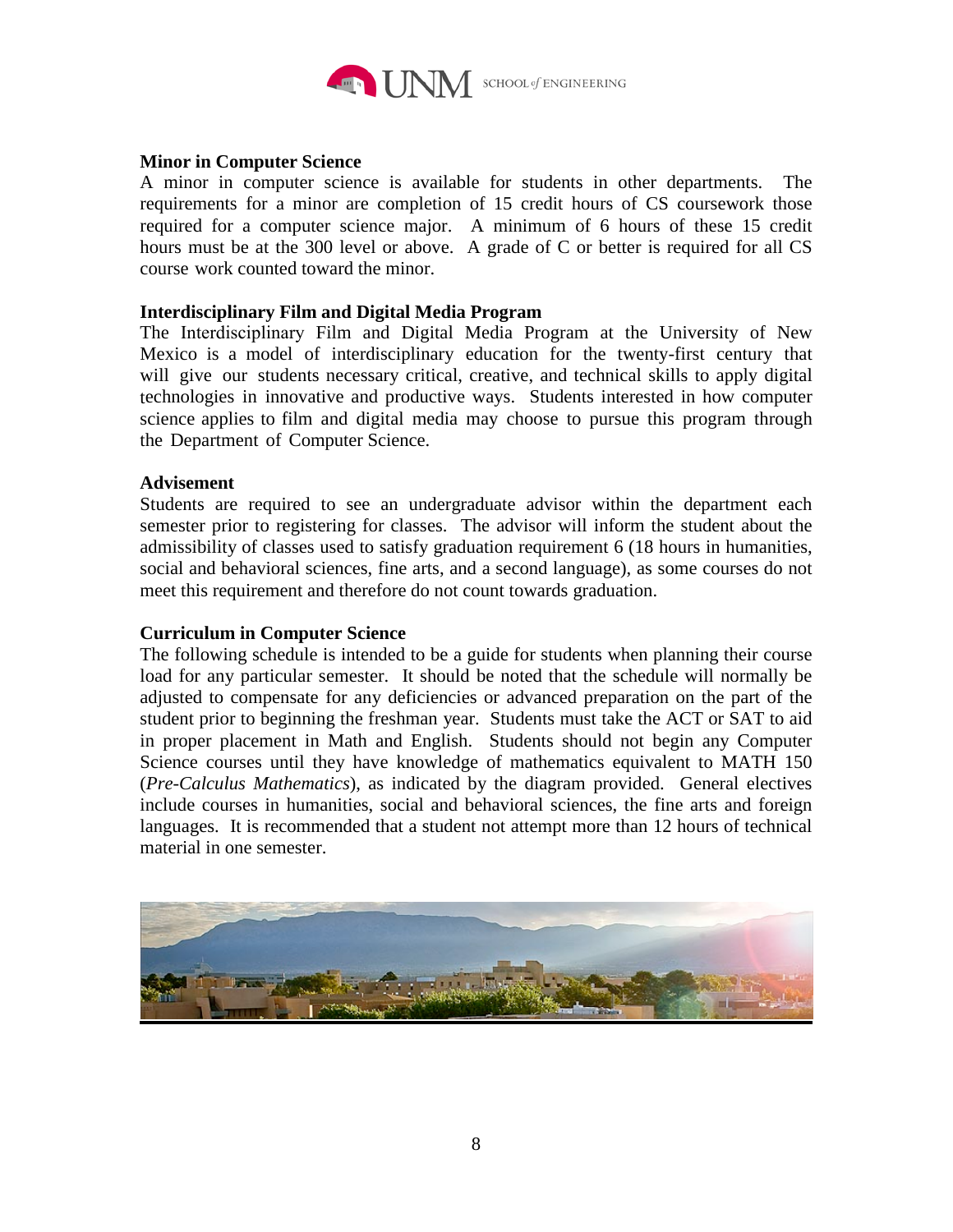

## **CURRICULUM FOR BACHELOR OF SCIENCE**

| <b>FIRST YEAR</b>                |                        |                           |                          |  |  |  |
|----------------------------------|------------------------|---------------------------|--------------------------|--|--|--|
| <b>Fall Semester</b>             | <b>Spring Semester</b> |                           |                          |  |  |  |
| English 101                      | 3                      | English 102               | 3                        |  |  |  |
| <b>CS 152L</b>                   | 3                      | <b>CS 251L</b>            | 3                        |  |  |  |
| Math 162L                        |                        | <b>CS 261</b>             | $\overline{3}$           |  |  |  |
| Lab Science I                    |                        | Math 163L                 | $\overline{4}$           |  |  |  |
|                                  |                        | Lab Science II            | $\overline{4}$           |  |  |  |
| <b>Total</b>                     |                        | <b>Total</b>              | 17                       |  |  |  |
|                                  |                        |                           |                          |  |  |  |
| <b>SECOND YEAR</b>               |                        |                           |                          |  |  |  |
| <b>Fall Semester</b>             |                        | <b>Spring Semester</b>    |                          |  |  |  |
| <b>CS 241L</b>                   | 3                      | <b>CS 351L</b>            | 4                        |  |  |  |
| <b>ECE 238</b>                   |                        | Lab Science IV            | 3                        |  |  |  |
| <b>Math 314</b>                  |                        | <b>English Comm</b>       | $\overline{3}$           |  |  |  |
| <b>CS 293</b>                    | 3                      | Elective/Minor/UNM Core   | $\overline{\mathcal{E}}$ |  |  |  |
| Lab Science III                  | 3                      |                           |                          |  |  |  |
| Elective/ Minor/ UNM Core        | 3                      |                           |                          |  |  |  |
| <b>Total</b>                     | 17                     | <b>Total</b>              | 13                       |  |  |  |
|                                  |                        |                           |                          |  |  |  |
| <b>THIRD YEAR</b>                |                        |                           |                          |  |  |  |
| <b>Fall Semester</b>             | <b>Spring Semester</b> |                           |                          |  |  |  |
| CS 361                           | 3                      | CS 357                    | 3                        |  |  |  |
| CS 375                           | $\overline{3}$         | CS 362                    | $\overline{3}$           |  |  |  |
| <b>Stat 345</b>                  | 3                      | <b>CS</b> Elective        | $\overline{3}$           |  |  |  |
|                                  | 6                      | Elective/ Minor/ UNM Core | 9                        |  |  |  |
| Flective/Minor/UNM Core          | 15                     | <b>Total</b>              | 18                       |  |  |  |
|                                  |                        |                           |                          |  |  |  |
| <b>FOURTH YEAR</b>               |                        |                           |                          |  |  |  |
| <b>Fall Semester</b>             |                        | <b>Spring Semester</b>    |                          |  |  |  |
| <b>CS 341</b>                    | 3                      | <b>CS 460</b>             | 3                        |  |  |  |
| <b>CS</b> Elective               | 3                      | <b>CS 481</b>             | 3                        |  |  |  |
| $\overline{\text{CS}}$ Elective  | 3                      | Elective/ Minor/ UNM Core | 9                        |  |  |  |
| <b>Elective/ Minor/ UNM Core</b> | 6                      |                           |                          |  |  |  |
| <b>Total</b>                     | 15                     | <b>Total</b>              | 15                       |  |  |  |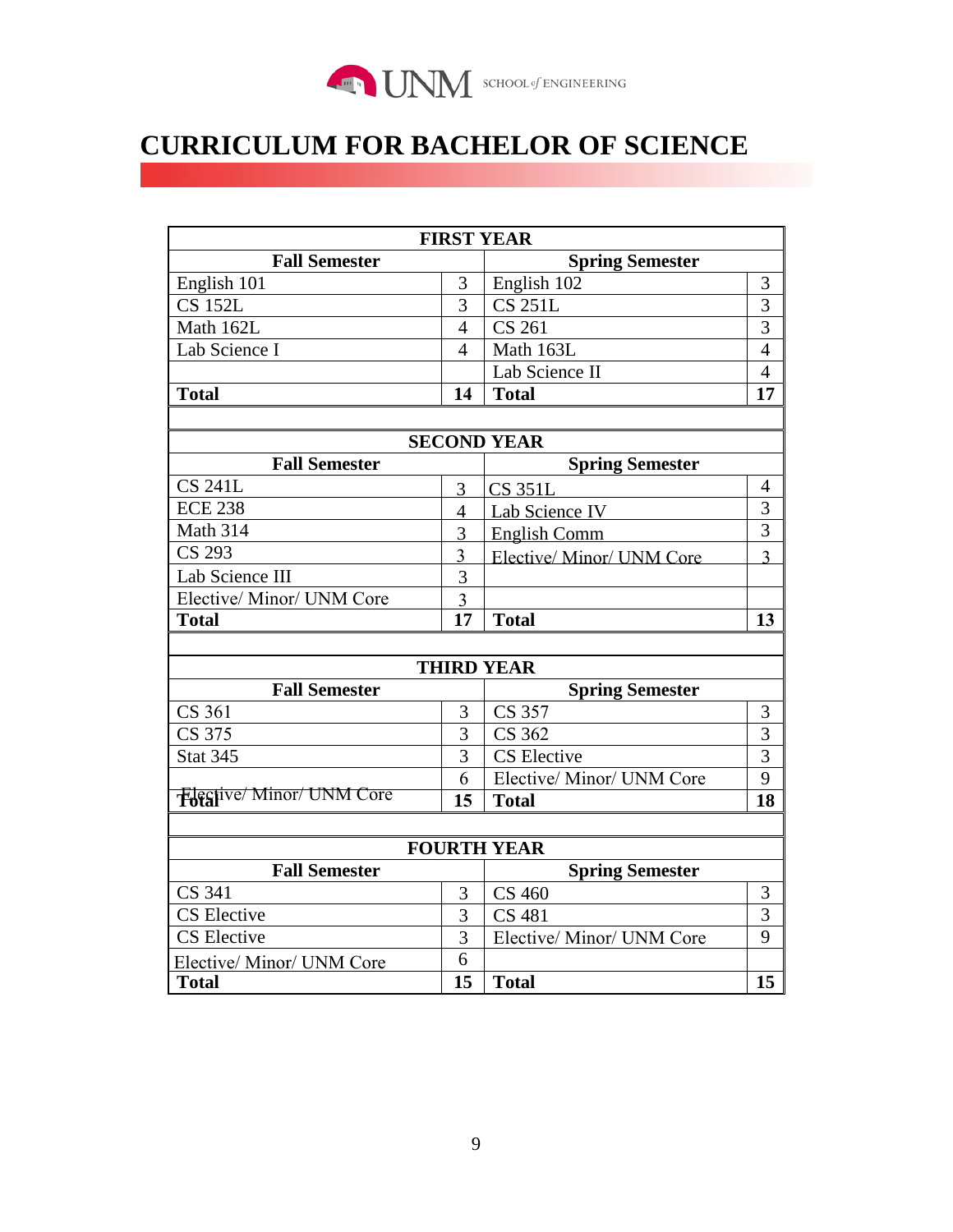

## **COURSE OFFERINGS IN COMPUTER SCIENCE**

**A grade of C or better is required in all prerequisite courses. Students with equivalent knowledge may have the prerequisite waived by consent of instructor on an individual basis. Students are required to see an undergraduate advisor within the department each semester prior to registering for classes.** 

## **105. Introduction to Computer Programming. (3)**

Introduction to Computer Programming is a gentle and fun introduction. Students will use a modern Integrated Development Environment to author small programs in a high level language that do interesting things.

## **108. Computer Science for All: An Introduction to Computational Science and Modeling. (3)**

This course offers an introduction to computer science through modeling and simulation. Students will learn agent-based modeling of complex systems and see the applicability of computer science across fields. Course cannot apply to major in computer science or any other SOE major.

## **150L. Computing for Business Students. (3)**

Students will use personal computers in campus laboratories to learn use of a word processor, a spreadsheet, and a database management program. The course will also cover access to the World Wide Web and other topics of current importance to business students. Course cannot apply to major or minor in computer science. Prerequisite: MATH 120.

## **151L. Computer Programming Fundamentals for Non-Majors. (3)**

An introduction to the art of computing. Not intended for Computer Science majors or minors. The objective of the course is an understanding of the relationship between computing and problem solving.

## **152L. Computer Programming Fundamentals. (3)**

An introduction to the art of computing. The course objectives related to understanding relationships between computation, problem solving and programming using high-level languages.

Prerequisite: MATH 150 recommended.

## **241L. Data Organization. (3)**

Data representation, storage and manipulation. Covers the memory organization of data storage and its relation to computation and efficiency. Topics include: linked vs. contiguous implementation, memory management, the use of indices and pointers, and an introduction to issues raised by the memory hierarchy. Programming assignments in C provide practice with programming styles that yield efficient code and computational experiments investigate the effect of storage design choices on the running time of programs.

Prerequisite: 151L, 152L or 259L.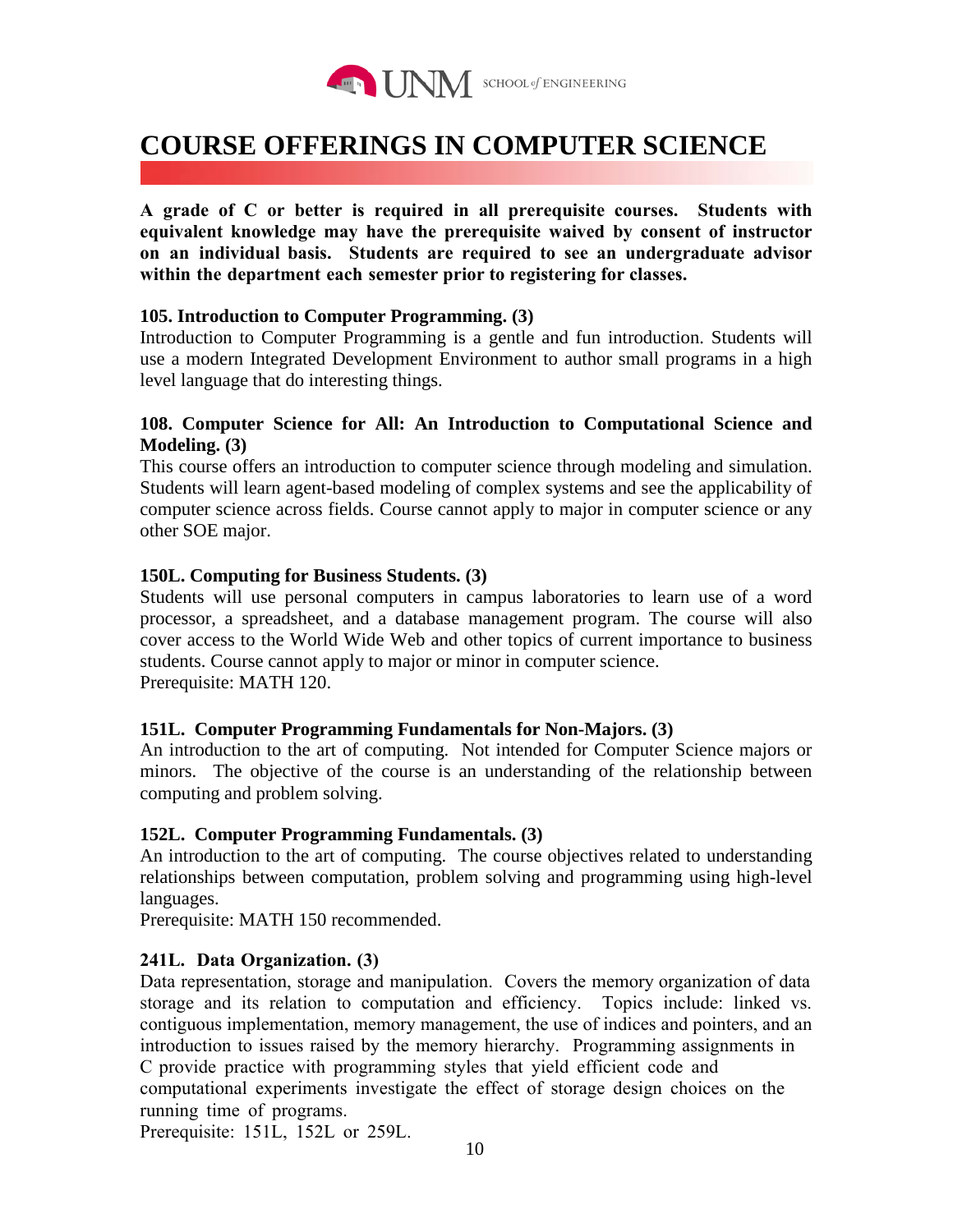

## **251L. Intermediate Programming. (3)**

An introduction to the methods underlying modern program development. Specific topics will include object-oriented design and the development of graphical user interfaces. Programming assignments will emphasize the use of objects implemented in standard libraries.

Prerequisite: 151L or 152L. Three lectures, 1 hr recitation.

## **259L. Data Structures with JAVA.** [Data Structures with C++®.] **(5)**

An accelerated course covering the material of 151L and 251L in one semester. Topics include elementary data structures and their implementation, recursive procedures, data abstraction and encapsulation, and program organization and verification. Programs will be written in JAVA. Credit not allowed for both 259L and 151L/251L.

## **261. Mathematical Foundations of Computer Science. (3)**

Introduction to the formal mathematical concepts of computer science for the beginning student. Topics include elementary logic, induction, algorithmic processes, graph theory and models of computation.

## **293. Social and Ethical Issues in Computing. (1)**

Overview of philosophical ethics, privacy and databases, intellectual property, computer security, computer crime, safety and reliability, professional responsibility and codes, electronic communities and the Internet, and social impact of computers. Students make oral presentations and produce written reports.

## **341L. Introduction to Computer Architecture and**

## **Organization. (3)**

Survey of various levels of computer architecture and design: microprogramming and processor architecture, advanced assembly language programming, operating system concepts and input/output via the operating system. Prerequisites: 241L and ECE 238L.

## **351L. Design of Large Programs. (4)**

A projects course with emphasis on object-oriented analysis, design and programming. Also discussed are programming language issues, programming tools and other computer science concepts as needed to do the projects (e.g., discrete-event simulation, parsing). Prerequisites: 251L or 259L.

## **357. Declarative Programming. (3)**

Course focuses on one of the declarative programming paradigms: functional, logic, or constraint programming. Specialized techniques are introduced with a view towardsgeneral principles. Selected advanced topics in programming language design and implementation are covered.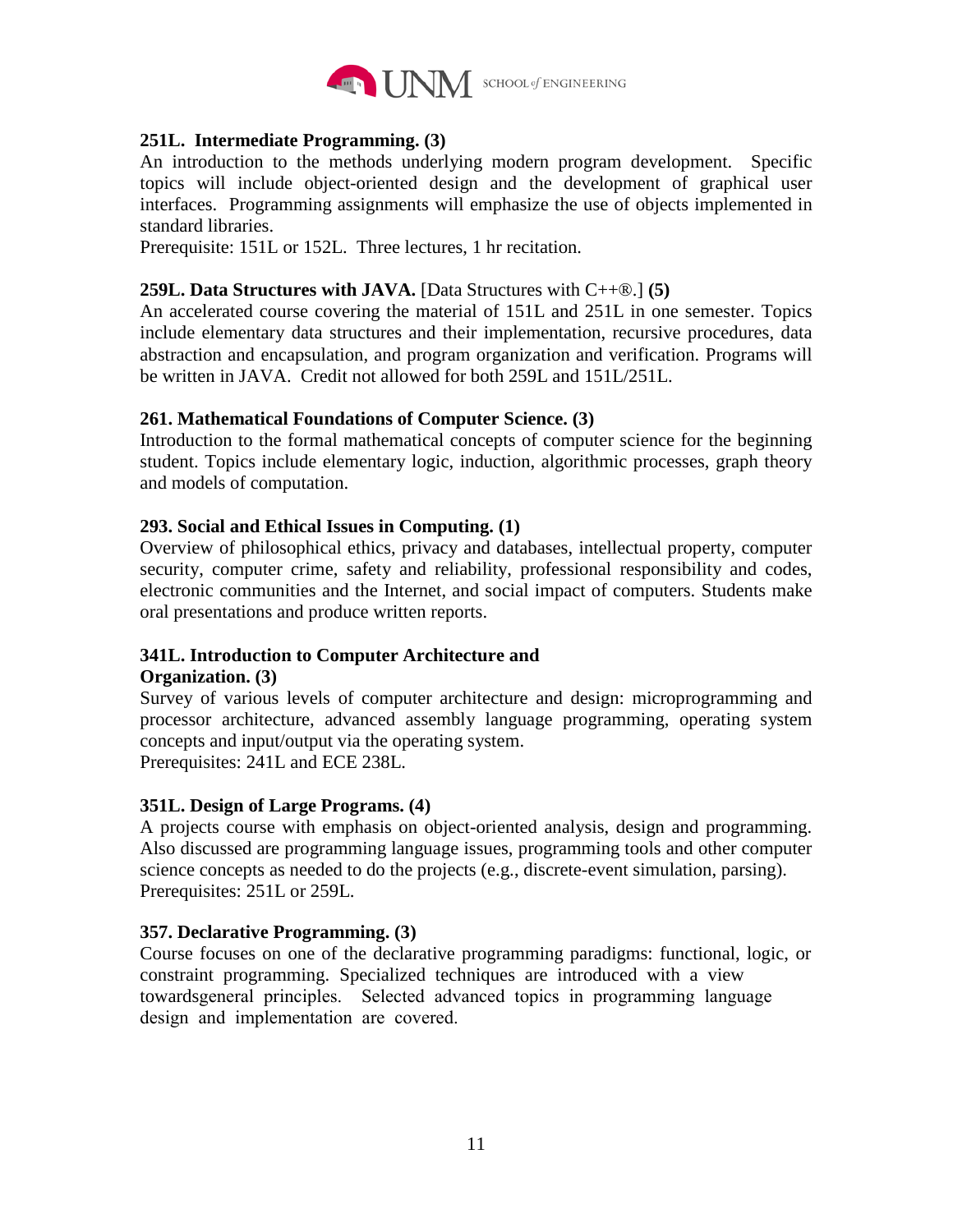

## **361L. Data Structures and Algorithms. (3)**

An introduction to data structures and algorithms and the mathematics needed to analyze their time and space complexity. Topics include asymptotic notation, recurrence relations and their solution, sorting, hash tables, basic priority queues, search trees (including at least one balanced structure) and basic graph representation and search. Students complete a term project that includes an experimental assessment of competing data structures.

Prerequisites: (261 or MATH 327) and 241L.

## **362. Data Structures and Algorithms II. (3)**

A continuation of 361L with an emphasis on design of algorithms. Topics include: amortized analysis and self-adjusting data structures for trees and priority queues; unionfind; minimum spanning tree, shortest path and other graph algorithms; elementary computational geometry; greedy and divide-and-conquer paradigms.

## **365. Introduction to Scientific Modeling. (3)**

Symbolic computation applied to scientific problem solving, modeling, simulation and analysis.

## **375. Introduction to Numerical Computing. (3)**

(Also offered as MATH 375.) An introductory course covering such topics as solution of linear and nonlinear equations; interpolation and approximation of functions, including splines; techniques for approximate differentiation and integration; solution of differential equations; familiarization with existing software. Prerequisites: MATH 163.

## **390. Topics in Computer Science for Non-Majors – Undergraduate. (1-3, no limit)**

This course is intended to provide students in other disciplines with an opportunity to study aspects of modern computer science, tailored to their own field of study. May be repeated for credit.

Restriction: permission of instructor.

## **394. Computer Generated Imagery and Animation. (3)**

(Also offered as ARTS 394 and MA 394.) Introduction to story boarding, modeling, rendering, animation and dynamics. Class uses high-level commercial animation software. Course emphasizes both the development of technical skills and the aesthetic aspects of computer imagery. Not allowed for graduate credit for computer science majors, or as a technical elective for undergraduate computer science majors. Prerequisites: 131L and ARTS 121.

## **412. Introduction to Computer Graphics: Scanline Algorithms. (3)**

This course is an introduction to the technical aspects of raster algorithms in computer graphics. Students will learn the foundational concepts of 2-D and 3-D graphics as they relate to real-time and offline techniques. Students will develop a video game as a final project to demonstrate the algorithms learned in class.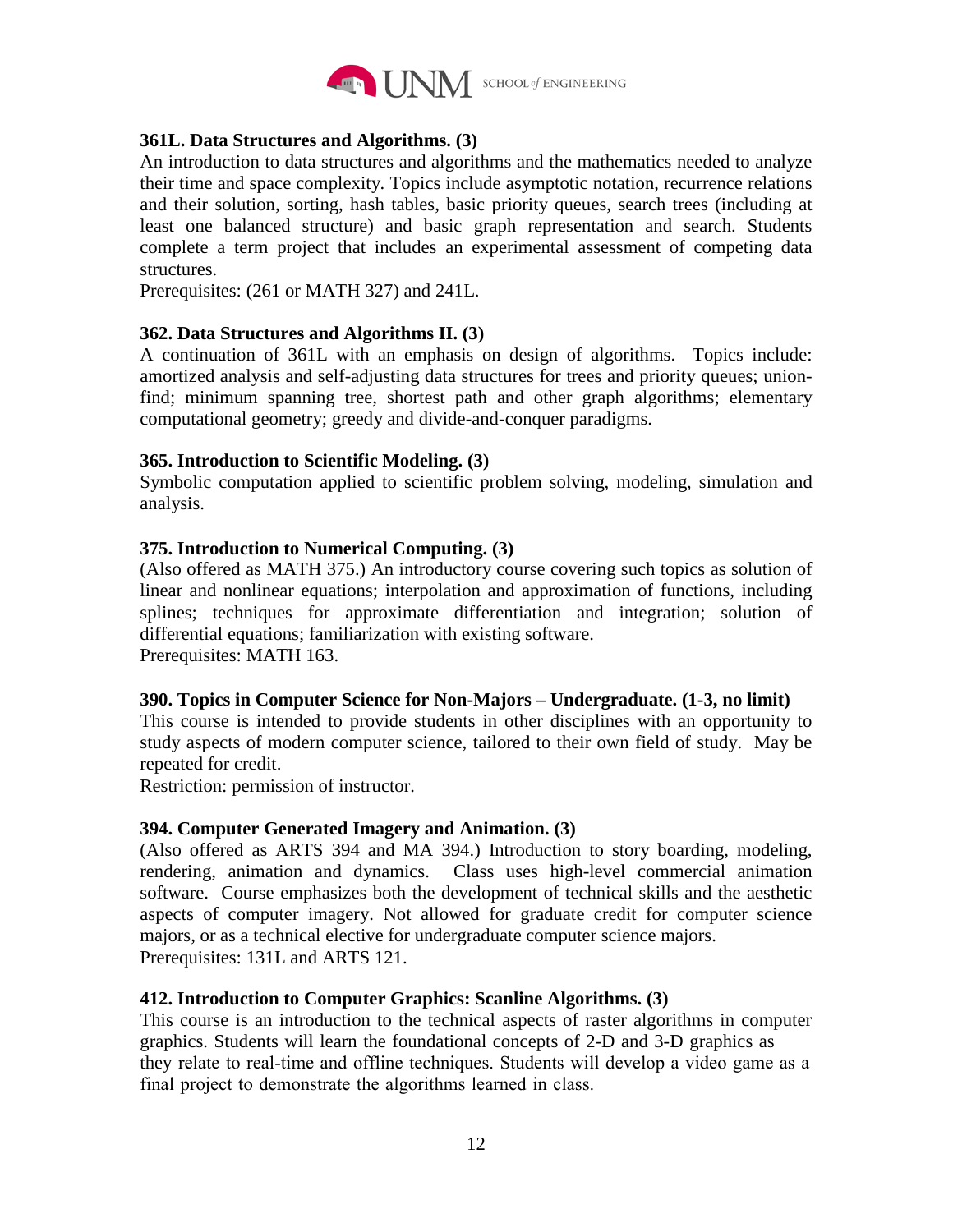

## **413. Introduction to Ray and Vector Graphics. (3)**

Introductory Graphics. Topics include: Ray-Geometry intersections, viewing, lenses, local/global illumination, procedural textures/models, Spline curves and surfaces, statistical integration for Realistic Image Synthesis. Students will write a raytracing renderer from scratch, exploring high performance implementations and realistic rendering.

## **422./522. Digital Image Processing. (3)**

Introduction to fundamentals of digital image processing. Specific topics include grey level histograms, geometric/grey level transformations, linear systems theory, Fourier transforms, frequency domain filtering, wavelet transforms, image compression, edge detection, color vision, and binary image morphology. Prerequisites: 257L and (MATH 314 or MATH 321).

## **423. Introduction to Complex Adaptive Systems. (3)**

Introduces topics in complex adaptive systems, including: definitions of complexity, fractals, dynamical systems and chaos, cellular automata, artificial life, game theory, neural networks, genetic algorithms and network models. Regular programming projects are required.

Prerequisites: 251 and MATH 163.

## **427./527. Principles of Artificially Intelligent Machines. (3)**

Survey of artificial intelligence exclusive of pattern recognition. Heuristic search techniques, game playing, mechanical theorem proving, additional topics selected by the instructor.

Prerequisite: 351L.

## **429. Introduction to Machine Learning. (3)**

Introduction to principles and practice of systems that improve performance through experience. Topics include statistical learning framework, supervised and unsupervised learning, Bayesian analysis, time series analysis, reinforcement learning, performance evaluation and empirical methodology; design tradeoffs.

Prerequisite: 362 or 530 or 561.

## **442. Introduction to Parallel Processing. (3)**

(Also offered as ECE 432.) Machine taxonomy and introduction to parallel programming. Performance issues, speed-up and efficiency. Interconnection networks and embeddings. Parallel programming issues and models: control parallel, data parallel and data flow. Programming assignments on massively parallel machines.

Prerequisites: 341L or ECE 344L; 351L or ECE 331. 481 or ECE 437 recommended.

## **444./544. Introduction to Cybersecurity. (3)**

This class will focus on proactive security, i.e. designing networks, algorithms and data structures which are provably robust to attack. Grades will be based on class participation, presentations, and class projects.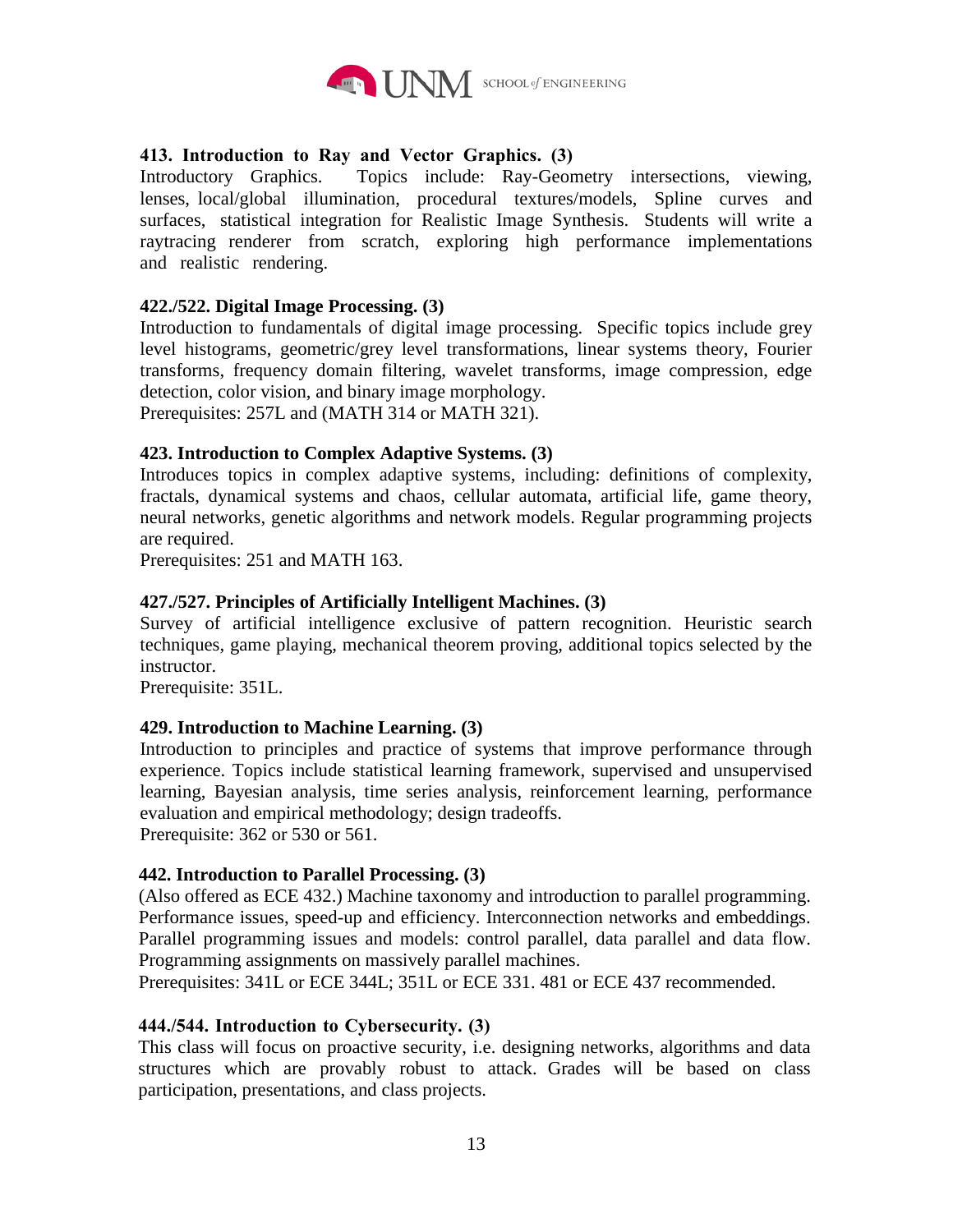

## **454./554. Compiler Construction. (3)**

Syntax analysis and semantic processing for a block-structured language. Lexical analysis, symbol tables, run-time management. Students will write a compiler.

## **460. Software Engineering. (3)**

Software engineering principles will be discussed and applied to a large team developed project. Other topics relevant to the production of software will also be covered, including ethics, legalities, risks, copyrights and management issues.

## **464./564. Introduction to Database Management. (3)**

Introduction to database management systems. Emphasis is on the relational data model. Topics covered include query languages, relational design theory, file structures and query optimization. Students will implement a database application using a nonprocedural query language interfaced with a host programming language.

## **471. Introduction to Scientific Computing. (3)**

(Also offered as MATH 471.) Introduction to scientific computing fundamentals, exposure to high performance programming language and scientific computing tools, case studies of scientific problem solving techniques.

## **473./573. Physics and Computation. (3)** Moore

(Also offered as NSMS 573) A survey of complex systems at the interface between physics and computer science, including phase transition, power laws, social networks, NP-completeness, and Monte Carlo methods.

## **481. Computer Operating Systems.**

[Digital Computer Operating Systems.] **(3)** 

(Also offered as ECE \*437.) Fundamental principles of modern operating systems design, with emphasis on concurrency and resource management. Topics include processes, inter-process communication, semaphores, monitors, message passing, input/output device, deadlocks memory management, files system design.

## **485. Introduction to Computer Networks. (3)**

(Also offered as ECE 440.) Theoretical and practical study of computer networks, including network structures and architectures. Principles of digital communications systems. Network topologies, protocols and services. TCP/IP protocol suite. Point-topoint networks; broadcast networks; local area networks; routing, error and flow control techniques.

## **491. Special Topics–Undergraduates. (1-6 to a maximum of 12)**

Undergraduate seminars in special topics in computer science. May be repeated for credit because subject matter varies.